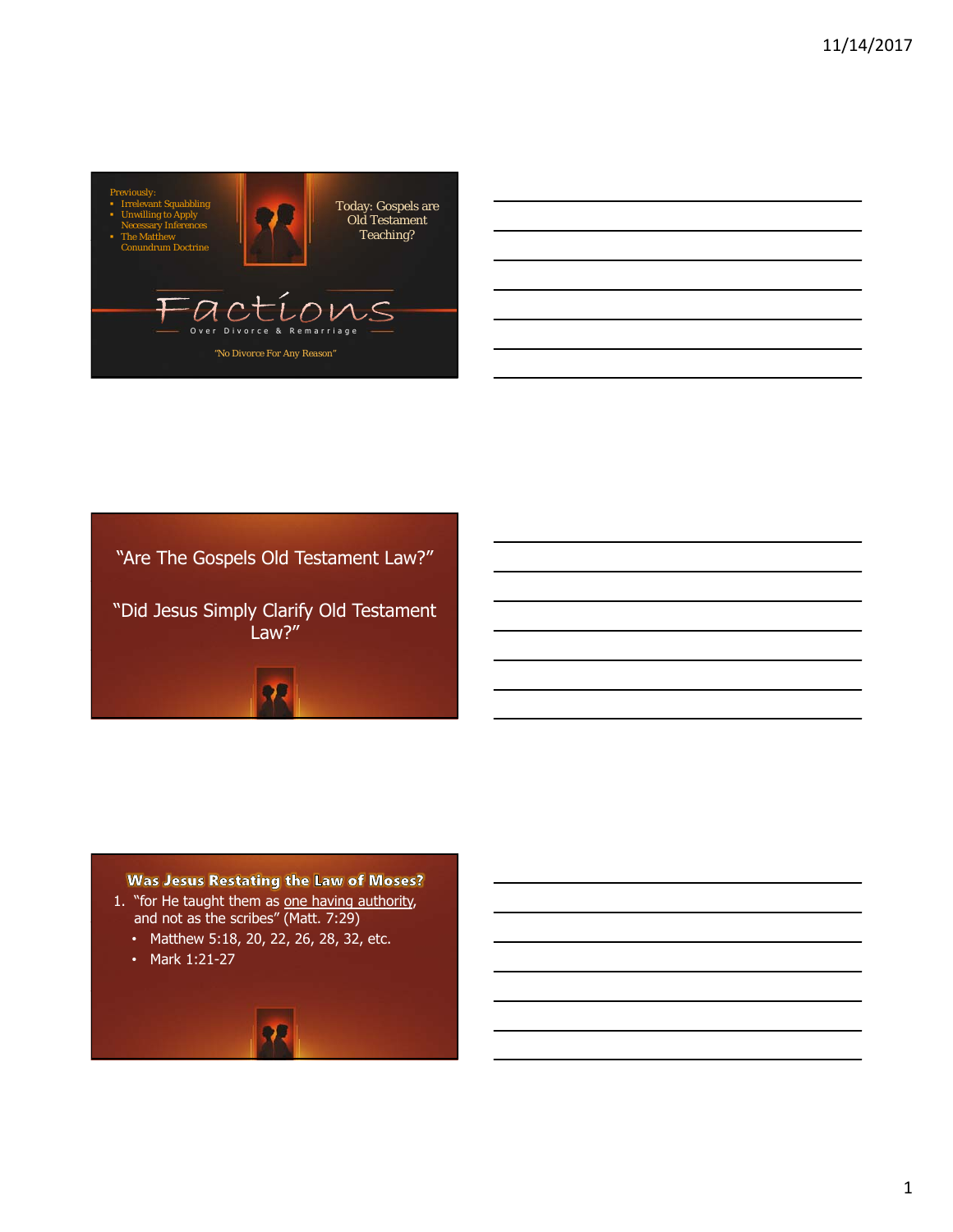**Was Jesus Restating the Law of Moses?** 

- 1. "for He taught them as one having authority, and not as the scribes" (Matt. 7:29)
- 2. Restating Deuteronomy 21:1-4 Law?



Deuteronomy 24:1-4 (limited) hardness of heart

Genesis 2:24 (unlimited)

## $\mathcal{R}$

Binding a certificate "Uncleanness" versus "Fornication" The subsequent actions of the woman Who can put away

Difference From Deuteronomy 24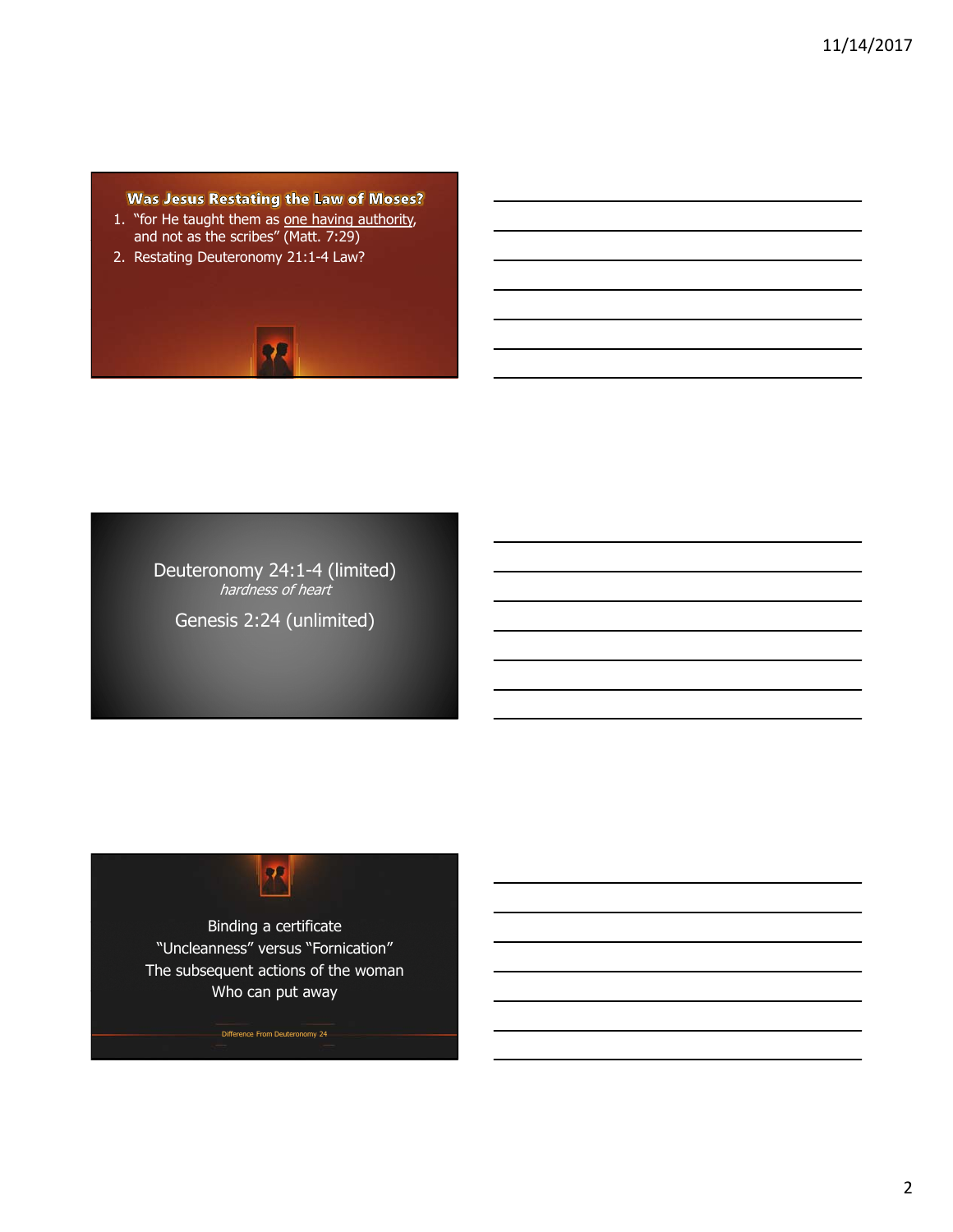## **Was Jesus Restating the Law of Moses?**

- 1. "for He taught them as one having authority, and not as the scribes" (Matt. 7:29)
- 2. Restating Deuteronomy 21:1-4 Law?
- 3. "Keep the Ten Commandments" is the counsel to the Rich Young Ruler?



## WHAT THE LORD COMMANDED

- "You shall not murder" –6<sup>th</sup> "You shall not commit adultery" -7<sup>th</sup>
- "You shall not steal" -8<sup>th</sup>
- "You shall not bear false witness" -9<sup>th</sup>
- "Do not defraud" (Mk. 10:19; Lev. 19:13)
- "Honor your father and your mother"  $-5$ <sup>th</sup>
- "You shall love your neighbor as yourself" (Lev. 19:18)